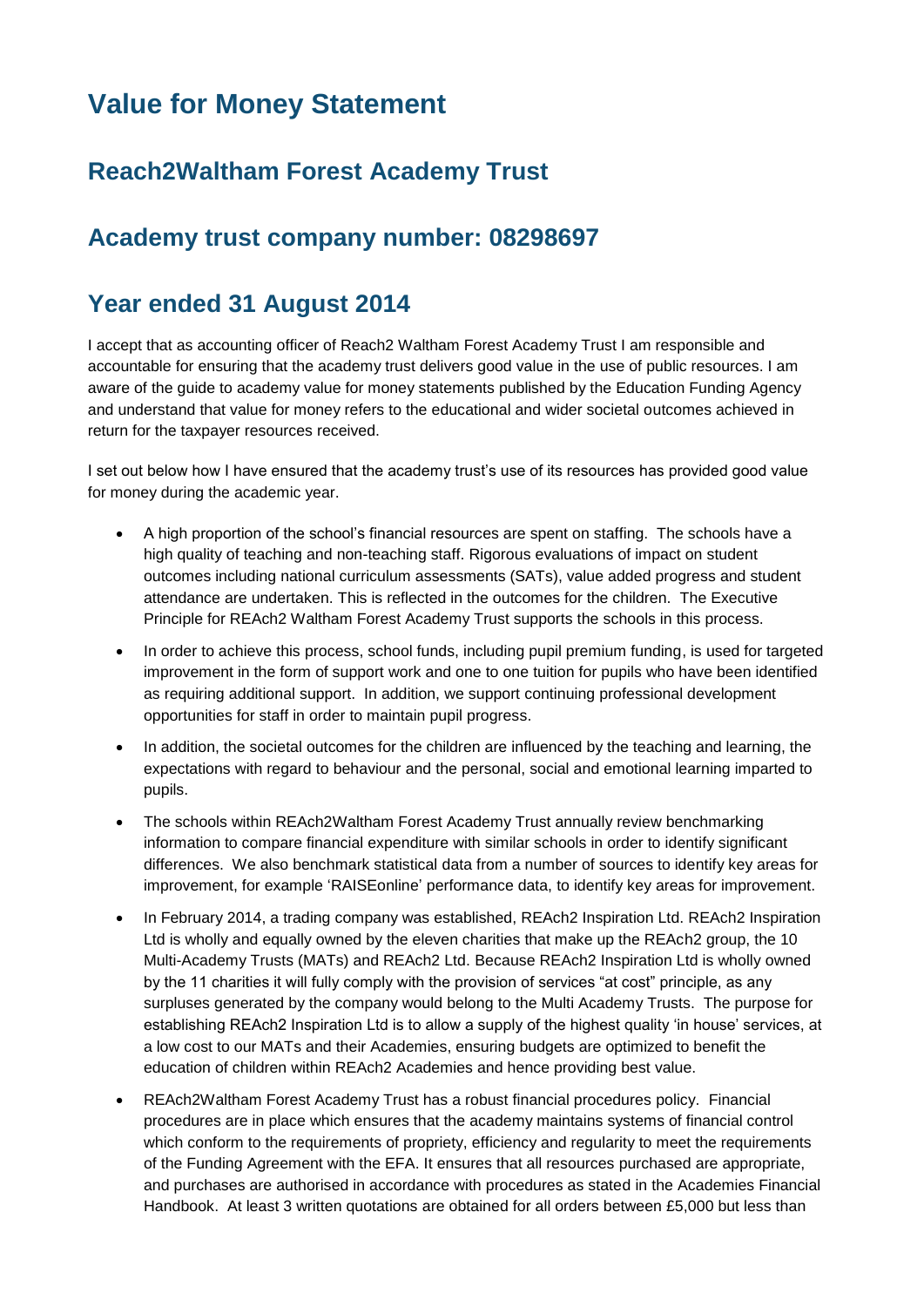£25,000 to identify the best source of goods/services. These quotes are reviewed and authorised by the governing body prior to purchase using the four principles of *best value*:

- Challenge whether the school is doing what is required to achieve the best performance, why are the services or core operations of the school being provided and how.
- Compare how the schools performance compares with that of other schools (benchmarking)
- Consult how the school ensures that it considers the views of stakeholders about the services provided.
- Compete the process undertaken by all stakeholders to ensure that the school secures the most economic, efficient and effective services.

The Headteacher, Governing Body and Multi Academy Board receive regular budget reports, future years forecasts, and reviews of income and expenditure including explanations of variations.

 In the future REACH2 Waltham Forest Academy Trust will continue to target funding and Pupil Premium on quality teaching and classroom support and in providing group work and one to one support to those children that need additional help. We will also look at opportunities of improving the classroom environment and the school sites to ensure the best facilities are available to our pupils and staff.

#### *Sharing good practice - REAch2 Academy Trust.*

REAch2 Waltham Forest Academy Trust has a strong relationship with REAch2 Ltd. This relationship is defined through the Memorandum of Understanding that the Trust and REAch2 Ltd have agreed. REAch2 Ltd is a charity with the purpose:

- "REAch2 (Raising Educational Achievement for Children) is an Academy Trust developed by Hillyfield Primary Academy. Its core mission is to create a family of primary academies that have strong reputations for delivering outstanding education for all pupils. Through working increasingly across a wide geographical area with schools in a variety of contexts, REAch2 will seek to be an influential voice in the primary sector."
- "The mission and vision of REAch2 is set out in its mission and vision statement. In fulfilling this mission, REAch2 has established a network of academies who share a common vision and purpose. This Memorandum acknowledges the shared vision and the commitments that REAch2 and all the REAch2 Academy Trusts and their respective REAch2 Academies (the "Trust"), by signing this Memorandum, make to each other. The relationship between REAch2 and the Trust is intended to be mutually beneficial and reflects their wish to work together and to collaborate. Whilst there is no intention to create legally binding obligations in this Memorandum, it reflects the expectations that the parties have of each other."
- "The strength of the partnership between REAch2 and the Trust and the REAch2 Academies and more widely the REAch2 network of schools lies in the fact that all look outwards as well as inwards and the interaction with others provides challenge and opportunity as well as promotes best practice. Whilst it may be clear that the primary objective of this Memorandum is to provide mutual support, nothing in this Memorandum will prohibit either REAch2 or the Trust collaborating with other local and national networks."